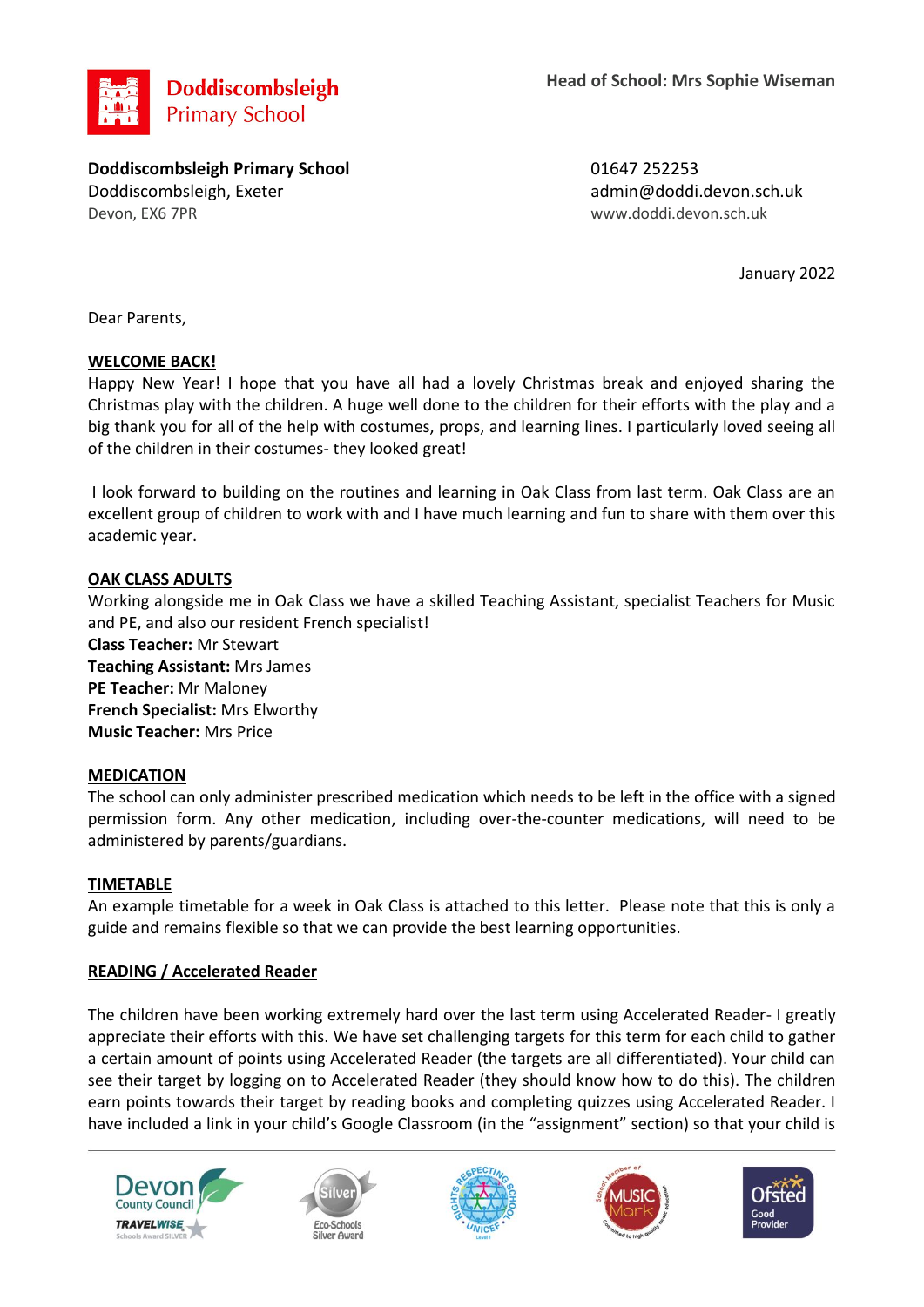able to logon to Accelerated Reader at home to complete quizzes or check progress towards their target. If a child meets their target, they will be rewarded with some celebration free time at school!

Your child should read at home 5 times a week. I will check reading diaries on a daily basis and award 5 house points for every time your child has read at home (by doing this, they should meet the targets mentioned above). Your child should bring their reading diary home with them every day and also bring the reading diaries back into school with them the following day. Where possible, please could you listen to your child read/ read with them, as this is a powerful method for helping them progress with both reading and writing. It is also useful to quiz your child about their understanding of what they have read. The "reading dog" bookmarks that your children will bring home with their reading books are an excellent resource for giving ideas, and ensuring coverage of, different types of reading questions.

## **Books with mature topics/themes**

We are aware that, with the children doing well with Accelerated Reader, some children are able to read and understand books aimed at older children (books with more mature topics/themes). To help parents and children decide if a book is appropriate, we are labelling books with more mature themes (e.g. violence) with a **diamond symbol sticker** on the spine of the book.

When a child picks a new book, if it has a diamond sticker, we ask that parents decide whether or not they feel the content of the book is suitable for them. For example, some older children might enjoy a book like The Hunger Games while others may not like the themes or feel that they are appropriate. Through using the diamond sticker coding, we hope to ensure that all children are able to access texts that excite them and that are appropriate for them, on an individual basis.

#### **HOMEWORK**

Following the same format to last year, the children will continue to bring home 2 homework books:

- 1. Grammar, Punctuation and Spelling Book.
- 2. Maths Book

The format for completing homework books with the children is the same for both books and is detailed below:

1. The children will have recorded the page numbers that they need to complete for homework in the chart at the front of their book (this will be 1 or 2 pages of the book).

2. Once the children have completed their books, it would be beneficial if you could mark the learning with your child (using the answer section at the back of the book). You could then try to work with them on any areas that they have found difficult, or leave feedback in the book for me, and I will support the children in the area identified. In the moment feedback (and coaching) is one of the best methods for helping children progress with their learning.

3.Homework books should be returned to school on a Thursday.

4. Homework will be set on a Friday.

#### **SPELLING AND MULTIPLICATION**